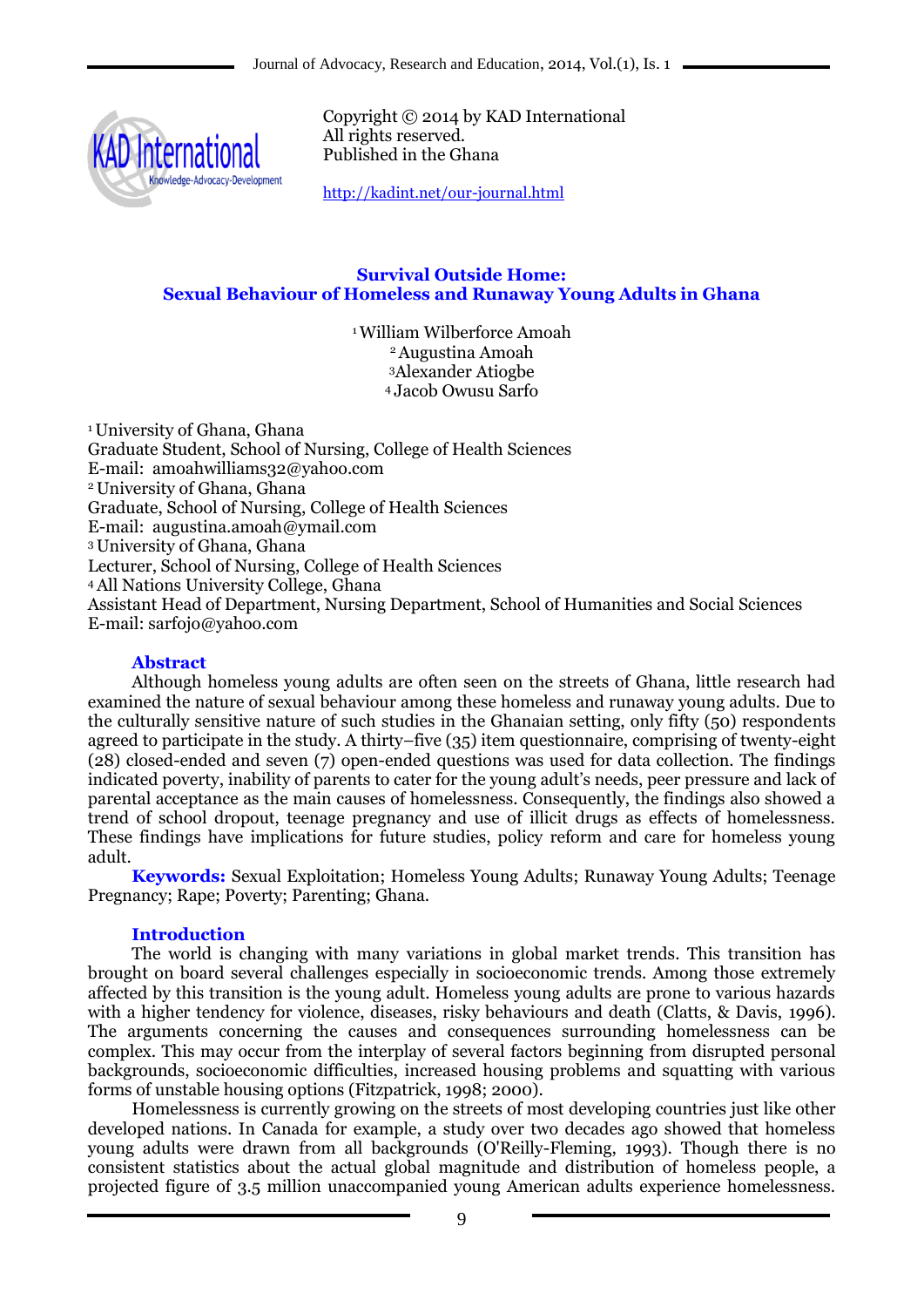This concept is sometimes called the "runaway young adult". These individuals account for a population ranging from 575,000 to 1.6 million annually with ages between 16 to 22 years old (Clatts, & Davis, 1996).

Homeless young adults are at a high risk to be exploited sexually or to engage in risky sexual behaviours than their peers who are housed (Rotheram-Borus et al., 1992; Tyler et al., 2000a; Tyler et al., 2000b). These young adults are also prone to high rates of sexually transmitted infections and diseases (Goodman, & Berecochea, 1994; Halcon, & Lifson, 2004). Similarly, past sexual abuse history prior to leaving home makes homeless young adults vulnerable to exploitation and other unsafe sexual practices (Tyler et al., 2000a). In addition to these, other risky lifestyles like substance or illicit drug use had been noted among them (Chen, Tyler, Whitbeck, & Hoyt, 2004; Klee, & Reid, 1998). Nonetheless, the presence of a family support in the network of homeless young adults tends to reduce these sexual and drug related behaviours (Tyler, 2008).

Although several studies have been done among homeless young adults, little has been done among West African populations. The present study aimed at describing the existing sexual behaviour patterns among homeless and runaway young adults in Ghana.

# **Method**

#### **Participants**

The research was carried out on the streets and slums in the Greater Accra Region where these homeless young adults reside to engage in menial jobs. A sample size of 50 participants, comprising of 41 (82%) females and 9 (18%) males was selected for the study using both convenience and snowball techniques. Majority 34 (68%) of the respondents were between the ages of 20-25 years. Another 13 (26%) of them were between the ages 16-19 years with 3 (6%) between the ages of 11-15 years.

The educational level of the respondents showed that 16 (32%) of these homeless young adults were school drop outs. This was followed by 9 (18%) respondents who have had formal education up to the senior high school level. Eight (16%) of them also had formal education up to kindergarten level while 6 (12%) had other forms of non-formal education like carpentry and dress making. However, minority 4 (8%) of them had their highest education up to primary school.

Religion played an essential support among the homeless as Christians formed the majority with 38 (76%) respondents while the remaining 12 (24%) of worshipped as Muslims.

In addition, majority of the respondents, 27 (54%) had been homeless for less than 6 months during the time of data collection. Twelve (24%) had also been homeless between 7 to 12 months. Another 6 (12%) of them had been homeless between 13 to 16 months while 5 (10%) had been homeless for more than 16 months.

## **Instrument**

A self-administered questionnaire was used for data collection. The questionnaire was made up of 35 questions. Twenty-eight questions were closed-ended with 7 open-ended questions. The questionnaire was made up of 3 sections. Section A of the questionnaire constituted the biographic data of participants. The Section B also focused on the causes of homelessness with the Section C describing their sexual behaviour and other consequences of homelessness.

## **Procedure**

The study used the cross-sectional survey design for data collection. Observing all necessary ethical considerations needed for human research, the data collection took place among scattered homeless people in the metropolitan streets and slums in Accra. Due to the sensitive nature of the topic understudy, not many participants willingly showed up for the study.

## **Results**

## **Causes of Homelessness**

Figure 1 described the main causes of homelessness among the respondents. Respondents were allowed to answer by ticking from a multiple rated set of answers in order to indicate the causes of homelessness. Forty-eight (96%) of the respondents forming the majority claimed that poverty was the chief cause of their homelessness. This was followed by poor family or parental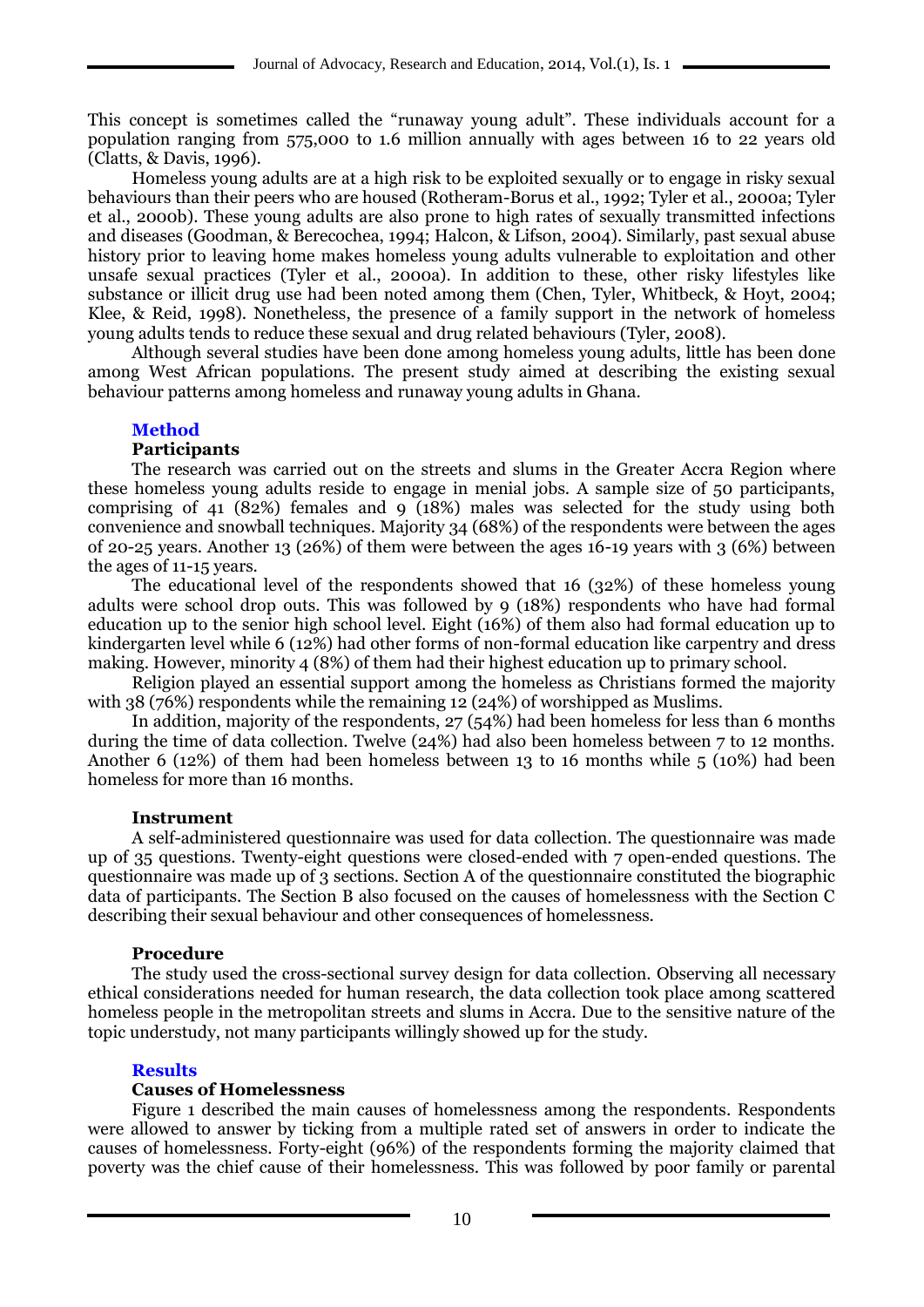support which was rated by 46 (92%) of the respondents. Lack of family/parental acceptance or neglect also accounted for the third cause with ratings from 19 (38%) homeless respondents.





The fourth cause was rated by 16 (32%) of the respondents, attributing it to the death of one or both parents. The fifth cause of homelessness was related to the ill health of parents or significant others by 5 (10%) of the respondents. Four (8%) of the respondents however attributed their homelessness to quarrelling parents which have led to divorce or separation.

Notwithstanding these main issues, respondents also attributed other enabling influence as a motivation to leave home or to remain on the streets. Forty-three (86%) of the respondents denoted that their peers influenced their choice to leave home aside their own personal challenges at home while the rest declined. Likewise, 24 (48%) of the respondents have ever had a parent or both parents having a history of homelessness. Thus, it served as some form of unseen motivation, giving them the hope to survive somehow "outside a home".

## **Sexual history and behaviour patterns of homeless young adults**

Figure 2 described the sexual abuse history of respondents. Seventeen (44%) of them had been sexually abused [*this figure is disturbing considering the small sample size and high number of females*]. Nonetheless, 13 (26%) of the respondents did not know about the existence of Domestic Violence and Victim Support Units (DOVVSU) in Ghana where they could seek help.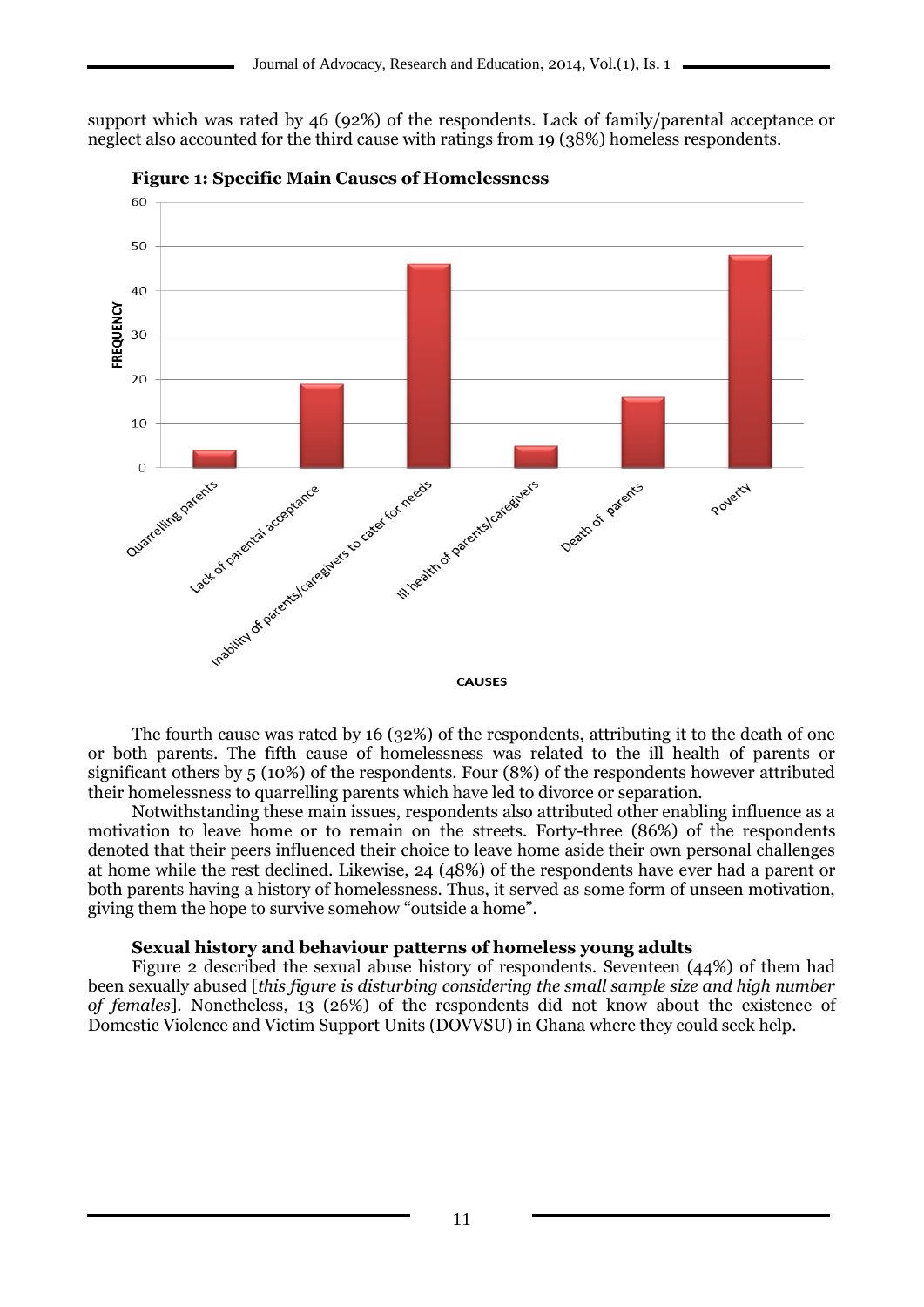

**Figure 2: History of Sexual Abuse**

#### **Reasons for engaging in risky sexual activities**

Observing from Figure 3, homeless young adults engaged in risky sexual behaviours for numerous reasons. Since respondents were allowed to opt for more than one reason, the classification for a particular motivation is based on the number of responses.

According to 84% of the respondents, they engaged in risky sexual activities for their personal pleasure. The next option, which was mainly for socioeconomic survival [*the use of sex as a trade for money*] was selected by 58% of the participants. Again, 50% of the respondents added that they engaged in sexual activity for partner satisfaction [*these individuals had some form of sexual partners in their network*]. Nevertheless, 44% of the respondents engaged in sex for procreation notwithstanding the fact that they were homeless. Strangely, 33% of the male respondents only, however used sexual activity as a means of punishing other homeless females in their network [*mostly in the form of rape*].



**Figure 3: Reasons for engaging in a sexual behaviour**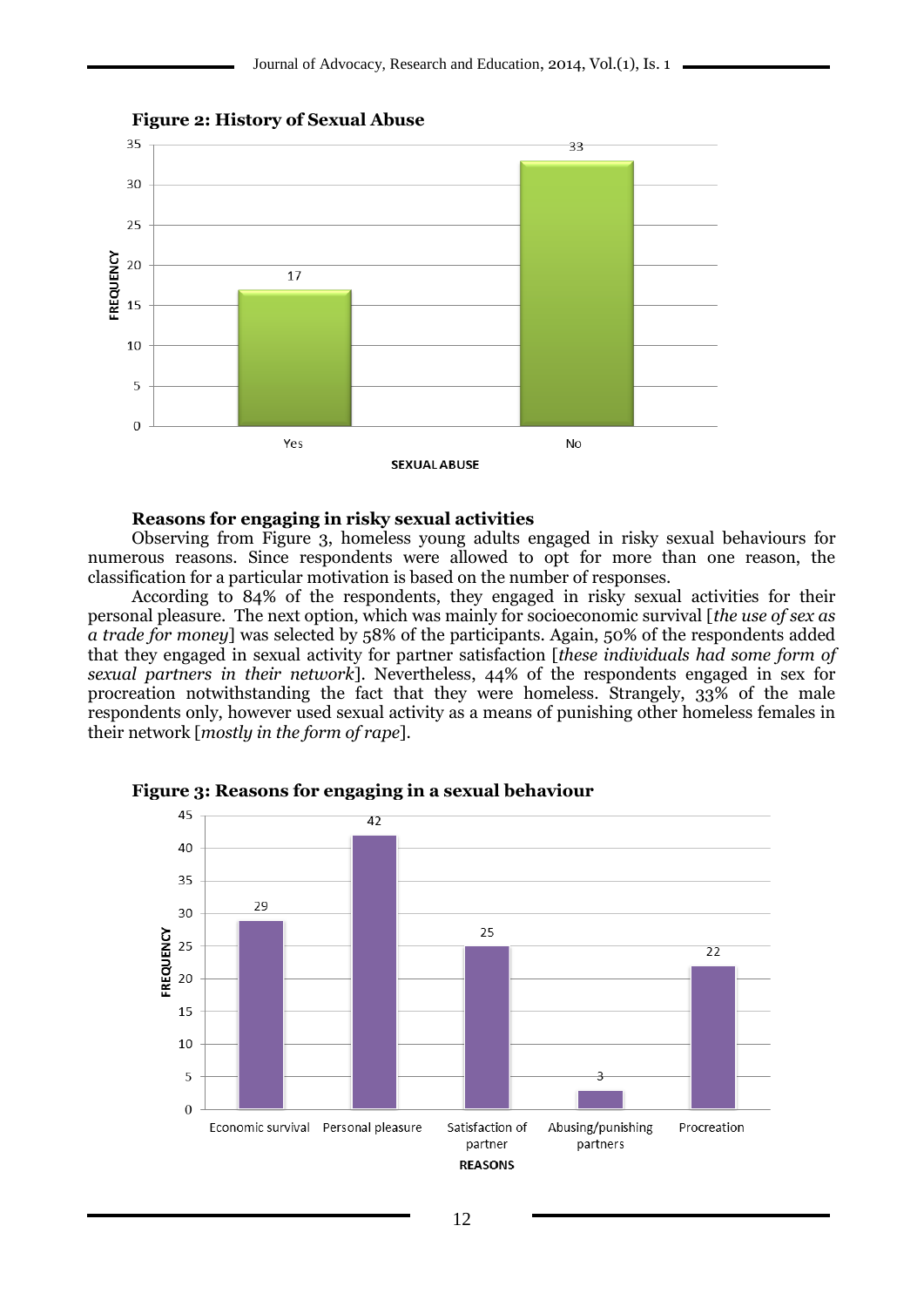#### **Consequences of homelessness**

From the data, all the respondents had experienced some forms of physical and verbal abuse. In addition, all the respondents were unemployed with 62% of them indulging in alcohol abuse. Moreover, 24% respondents abused illicit drugs like marijuana and cocaine with 30% of them engaging in cigarette smoking. Due to the nature economic hardship, 26% worked illegally as prostitutes with 30% of the females having a history of teenage pregnancy.

Notwithstanding their fears related to sexually transmitted infections and diseases, 24 (48%) of the respondents did not always use contraceptives during their sexual activities. Also, 16 (32%) of the respondents had never used any form of contraceptives in their sexual activities while 10 (20%) of them however always used some form of contraceptives.

#### **Discussion**

Findings from the study showed that poverty and lack of family or parental support were the highest causes of homelessness. As a result, these homeless young adults depended on their peers as their immediate social network rather than their family (Fitzpatrick, 1998; 2000; Tyler, 2008). This breakdown of support is very crucial in putting the life choices of the young adult into the hands of their peers (Rice, Milburn, & Rotheram-Borus, 2007).

Again, the results revealed that 48% of the respondents had a history of parental homelessness. It is possible that these homeless young adults might have been motivated to some degree by their parents (Fitzpatrick, 2000). Likewise, similar findings were noted by Dickens and Woodfield (2004) who attributed homelessness to some form of disability in the family system. Another area of concern is that, 10% of the respondents mentioned ill health of parents or caregivers as their reason for leaving the home. Looking at the high cost of living in developing countries like Ghana, these young adults were forced by their state of penury to take up the challenging job of survival.

Homelessness comes with a lot of challenges. These include risky sexual behaviour and substance abuse. Among the homeless young adults who took part in the study, 44% of them reported to have been sexually abused by people or peers in their network. Tyler (2008) however noted a more reduced trend once the homeless young adult has a family member in his or her network.

One important consequence noted in this study was the fact that homelessness may decrease a person's tendency to care for personal health and safety issues. Although majority of the respondents knew about the existence of Domestic Violence and Victim Support Unit (DOVVSU), they all failed to report any form of abuse. A similar pattern was observed among their complete refusal or less use of contraceptives during their sexual activities. These serious challenges have been noted in a study by Rotheram-Borus and Koopman (1991). Other illegal activities like the use of illicit drugs and prostitution may have serious impacts on their health and further impair national development (Chen et al., 2004; Klee, & Reid, 1998; Tyler, 2008).

It is noteworthy that homelessness is occurring in Ghana with many challenges. There ought to be national reforms to curb the situation by the government and other stakeholders. Future studies must explore the current health and socioeconomic status of these homeless young adults in Ghana.

## **Limitations**

The gender bias observed from the sampling frame was only determined by the available and willing respondents, who were mostly females. Thus, the data ought to be interpreted within this scope. Since this study sought to only describe the existing situation, the results can serve as a good picture for future studies.

## **Acknowledgement**

Our sincere gratitude goes to all respondents who willingly took part in this study.

## **Conflict of interest statement**

The authors declare that they do not have any conflict of interest.